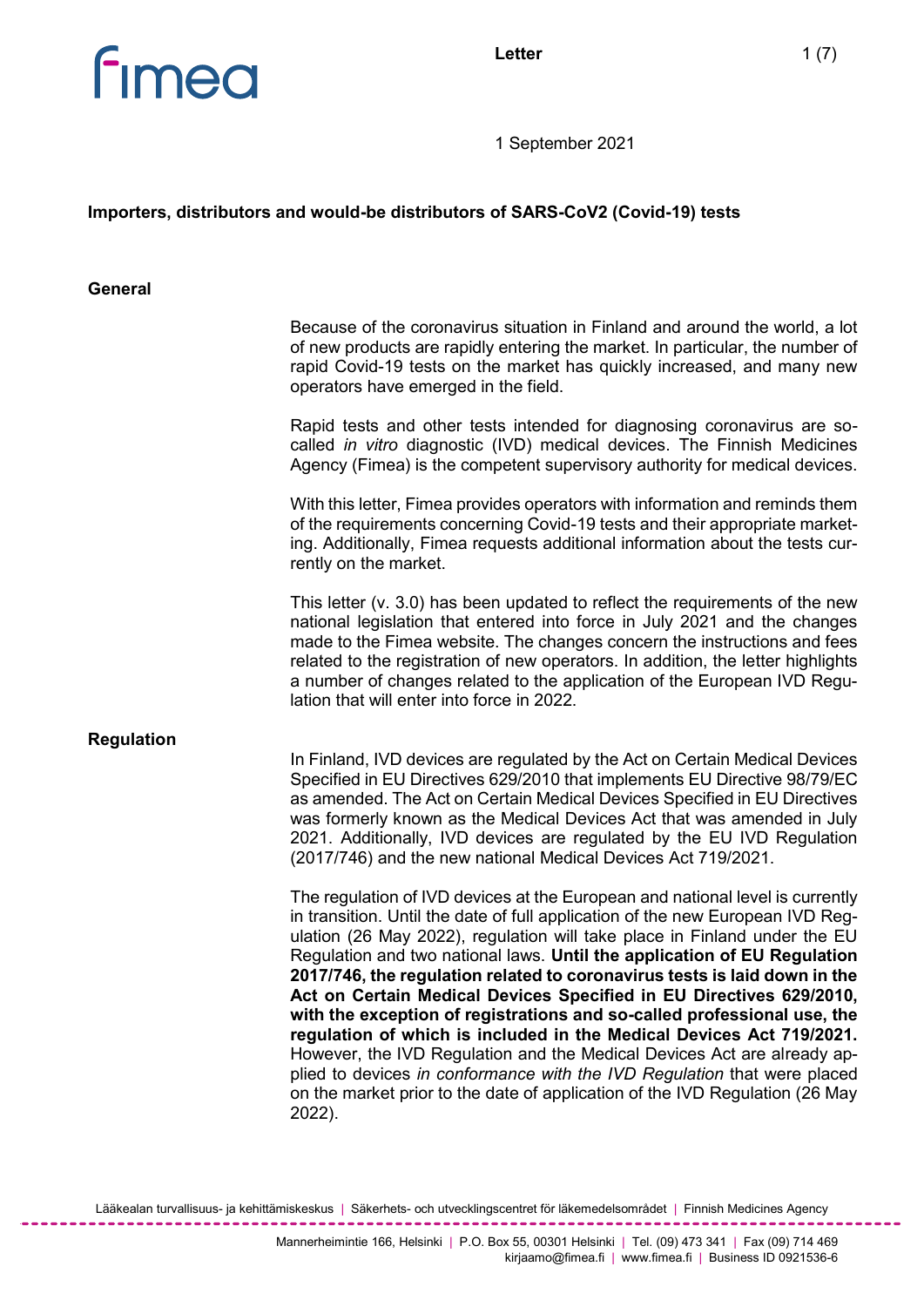# **Fimed**

- [Act on Certain Medical Devices Specified in EU Directives](https://finlex.fi/fi/laki/ajantasa/2010/20100629)
- Medical Devices Act 719/2021
- [IVD Directive 98/79/EC](https://eur-lex.europa.eu/legal-content/EN/ALL/?uri=CELEX%3A31998L0079)
- [EU IVD Regulation 2017/746.](https://eur-lex.europa.eu/legal-content/EN/TXT/?uri=CELEX%3A02017R0746-20170505)

(*Both Acts in Finnish. English translations pending, please check our webpages for updates on translations: [https://www.fimea.fi/web/en/med](https://www.fimea.fi/web/en/medical-devices)[ical-devices](https://www.fimea.fi/web/en/medical-devices)*)

Information about the legislative changes is available on our website: [https://www.fimea.fi/web/en/-/laws-supplementing-eu-regulations-on-medi](https://www.fimea.fi/web/en/-/laws-supplementing-eu-regulations-on-medical-devices-come-into-force)[cal-devices-come-into-force](https://www.fimea.fi/web/en/-/laws-supplementing-eu-regulations-on-medical-devices-come-into-force)

## **Conformity and CE marking**

Only medical devices that are in conformity with the requirements may be placed on the market and put into service in Finland and in the EU area. Before placing a product on the market, the manufacturer is required to verify its safety, suitability for the intended use and performance. The intended use defines the risk category of the product. The risk category determines the assessment procedures the manufacturer is required to comply with in the demonstration of conformity. For example, an assessment by an external inspection body, a 'notified body', is always required for a SARS-CoV2 self-test (at home test).

A CE marking is the manufacturer's proof that the product is in conformity with the applicable requirements. In addition to the CE marking shown on the packaging, product and instructions for use, the manufacturer must prepare a Declaration of Conformity (DoC). As a rule, the free movement of goods in the EU area applies to medical devices that bear an appropriate CE marking.

### **Registration of the operator and the product**

Manufacturers and authorised representatives established in Finland are required to notify both their contact details and the medical devices they manufacture or represent to Fimea's medical device register.

Furthermore, those who import tests to Finland and their distributors are required, with certain exceptions, to notify their contact details and the medical devices they represent to Fimea's medical device register. When notifications of self-tests are submitted, their instructions for use, package labelling, declaration of conformity and the certificate issued by a notified body shall also be submitted to Fimea.

The notification procedure and the information to be enclosed with the notification are described in further detail in Fimea's Administrative Regulation [2021/2.](https://finlex.fi/fi/viranomaiset/normi/558001/47297)

Guidance and operator and device registration forms: [https://www.fimea.fi/laakinnalliset\\_laitteet/laakinnallisen-laitteen-markki](https://www.fimea.fi/laakinnalliset_laitteet/laakinnallisen-laitteen-markkinoille-saattaminen/rekisteroinnit)[noille-saattaminen/rekisteroinnit](https://www.fimea.fi/laakinnalliset_laitteet/laakinnallisen-laitteen-markkinoille-saattaminen/rekisteroinnit) (*English translations pending, please check our webpages for updates on* 

*translations*: [https://www.fimea.fi/web/en/medical-devices\)](https://www.fimea.fi/web/en/medical-devices)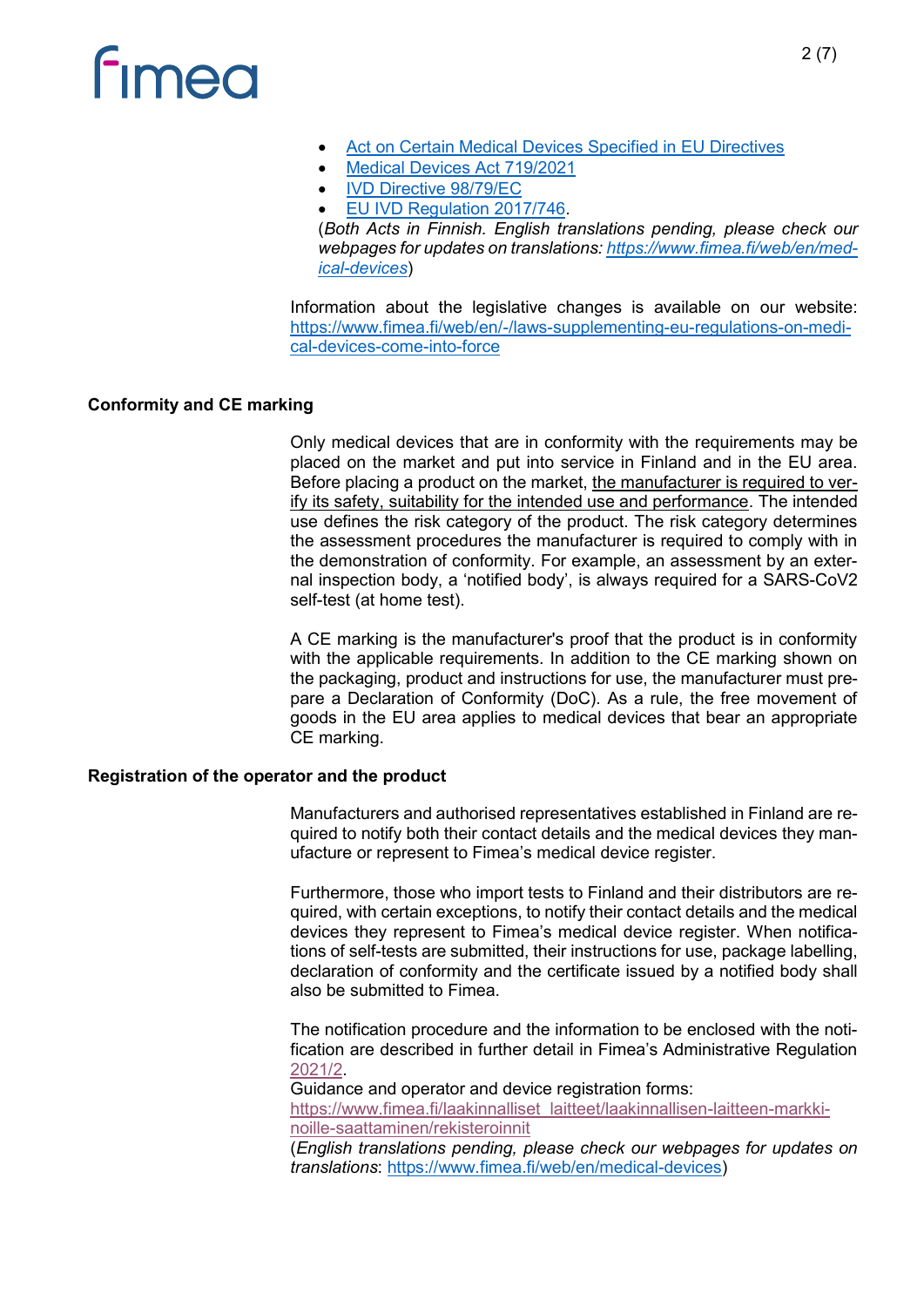# **Fimed**

It must be noted that following the implementation of the EU's new IVD Regulation (2017/746), the registration of manufacturers, importers and products will take place in the common European EUDAMED database. Further information is available on the Fimea website at: [https://www.fimea.fi/laakin](https://www.fimea.fi/laakinnalliset_laitteet/eudamed-tietokanta/toimijoiden-ilmoittamisvelvollisuus)[nalliset\\_laitteet/eudamed-tietokanta/toimijoiden-ilmoittamisvelvollisuus](https://www.fimea.fi/laakinnalliset_laitteet/eudamed-tietokanta/toimijoiden-ilmoittamisvelvollisuus) (*English translations pending*)

**Note: The submission of information on a self-test to Fimea is not a licencing or application process.** The registration of an operator or product does not imply any approval or authorisation of that operator or its medical devices by Fimea. Any marketing claims about an operator or device being approved by Fimea or the EU are considered misleading.

### **Imports of devices from outside the EU and authorised representative in the EU**

If the manufacturer is based outside the EU, it is required to have an authorised representative in Europe (AR/EC Rep). The authorised representative in Europe registers the product with the authority of their country. Information about the authorised representative in Europe must be included in the instructions for use and/or packaging of the test, as well as in the DoC. Under the EU medical device legislation, the authorised representative in the EU represents the manufacturer in all regulatory matters within the EU/EEA. An authorised representative is not the same as the manufacturer's commercial representative.

Because European authorities have recently become aware of several nonconforming tests and even falsified information, Fimea requests all distributors to check with their authorised representative that the registration has been duly carried out and that an appropriate agreement has been concluded between the manufacturer and the authorised representative. Distributors should also check that the instructions for use and the packaging include appropriate information about the manufacturer and a CE marking. Furthermore, information about the authorised representative must be provided at least on the packaging or in the instructions for use.

### **Language requirements**

There are country-specific language requirements for the instructions for use and product labelling within the EU/EEA. In Finland, the instructions for use of a test can be provided in Finnish, Swedish or English, excluding the instructions necessary for safe use, which must be provided in Finnish and Swedish. Based on a risk assessment, the manufacturer assesses what information is considered necessary for safe use. **The instructions for use and labelling for IVD devices intended for** *self-testing* **(at-home tests) must be provided in Finnish and Swedish.**

#### **Reporting of adverse incidents**

Healthcare professionals have a statutory obligation to notify Fimea and the manufacturer of the device or its representative, in practice the distributor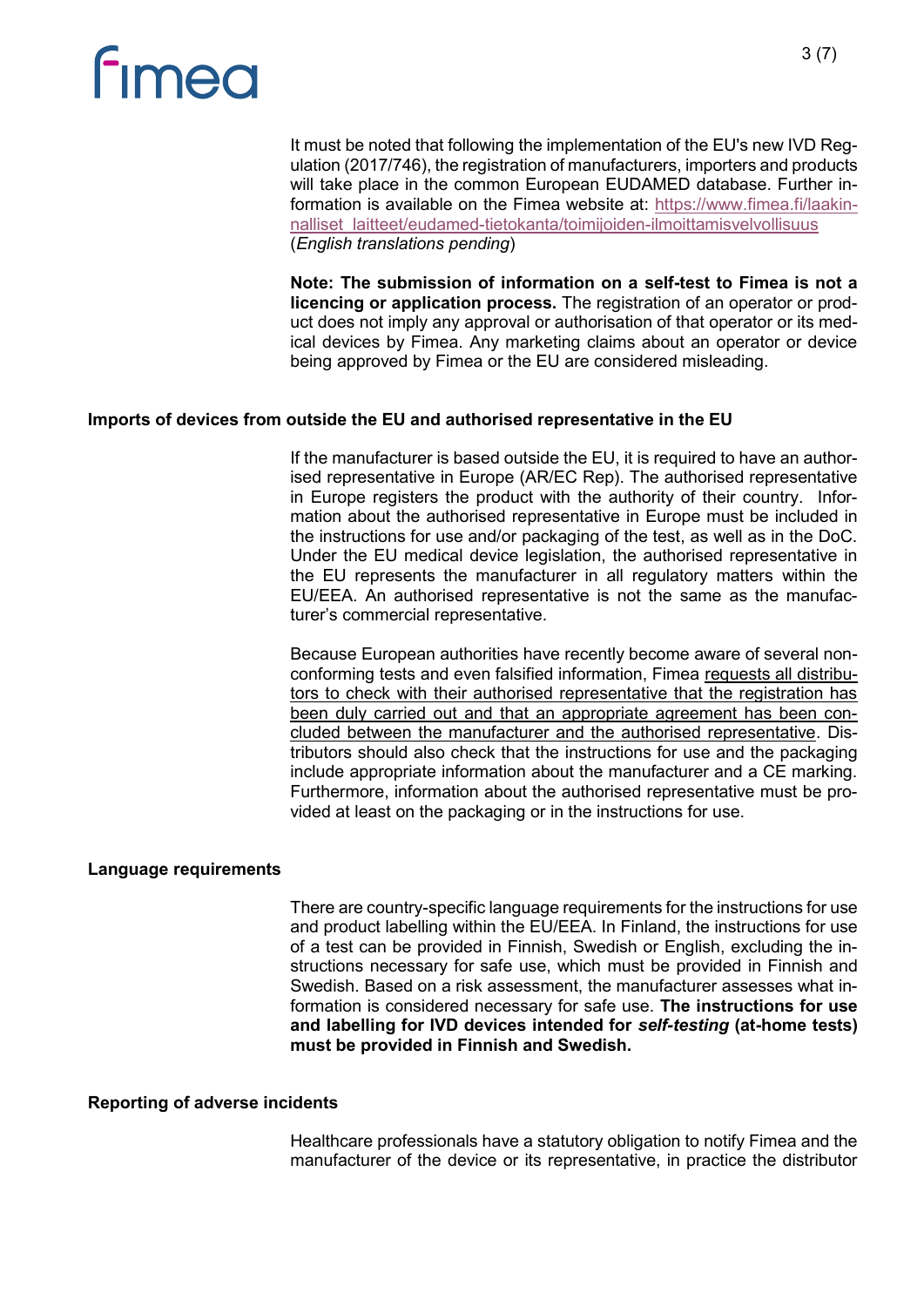# **Fimed**

who supplied the device, of any adverse incidents related to medical devices. Layman users may also report problems with the devices to the authority or seller.

According to section 17 of the Act on Certain Medical Devices Specified in EU Directives, the operator shall notify the manufacturer or authorised representative of any adverse incidents it has become aware of that have been confirmed, or are suspected of, having resulted from a defect or shortcoming in the device or its labelling.

This means that if the distributor or importer becomes aware, for example, by way or a customer complaint, of a suspected adverse incident or malfunction related to the test, this must be immediately communicated to the manufacturer so that the manufacturer can take the necessary steps to determine and investigate the causes that resulted in the adverse incident. The manufacturer or authorised representative, on the other hand, is obliged to inform the authority of the adverse incidents and to investigate their underlying causes and to take the necessary corrective actions.

### **Traceability**

Should any problems or risks related to the product arise, it is important that the products can be traced throughout the supply chain. Examples of such situations include the withdrawal of a defective product batch by the manufacturer or other urgent field safety notice. The authority concerned may also need detailed information about the distribution chain for market surveillance purposes.

Fimea advises all operators to ensure the traceability of their products throughout the supply chain. In particular, we would like to draw attention to the distribution chain of self-tests.

### **Self-tests (at-home tests)**

An IVD-device intended for self-testing is a test specifically intended by the manufacturer for layman use that has been proven to be safe and functional for this intended purpose.

An assessment by a notified body is always required for a self-test. If the product is intended for home use (it is an '*IVD device for self-testing*'), this is indicated in the instructions for use, in the declaration of conformity and in the separate certificate issued by a notified body. In this case, the four-digit code of the notified body that evaluated the product must also be shown next to the CE marking (CE XXXX).

The marketing of self-tests is discussed in more detail below under section 'Marketing'.

The Finnish Institute for Health and Welfare (THL) has prepared more detailed instructions for self-testing for citizens (see the 'Further information' section below). The instructions explain, in layman's terms, what to do with negative or positive test results obtained from self-tests.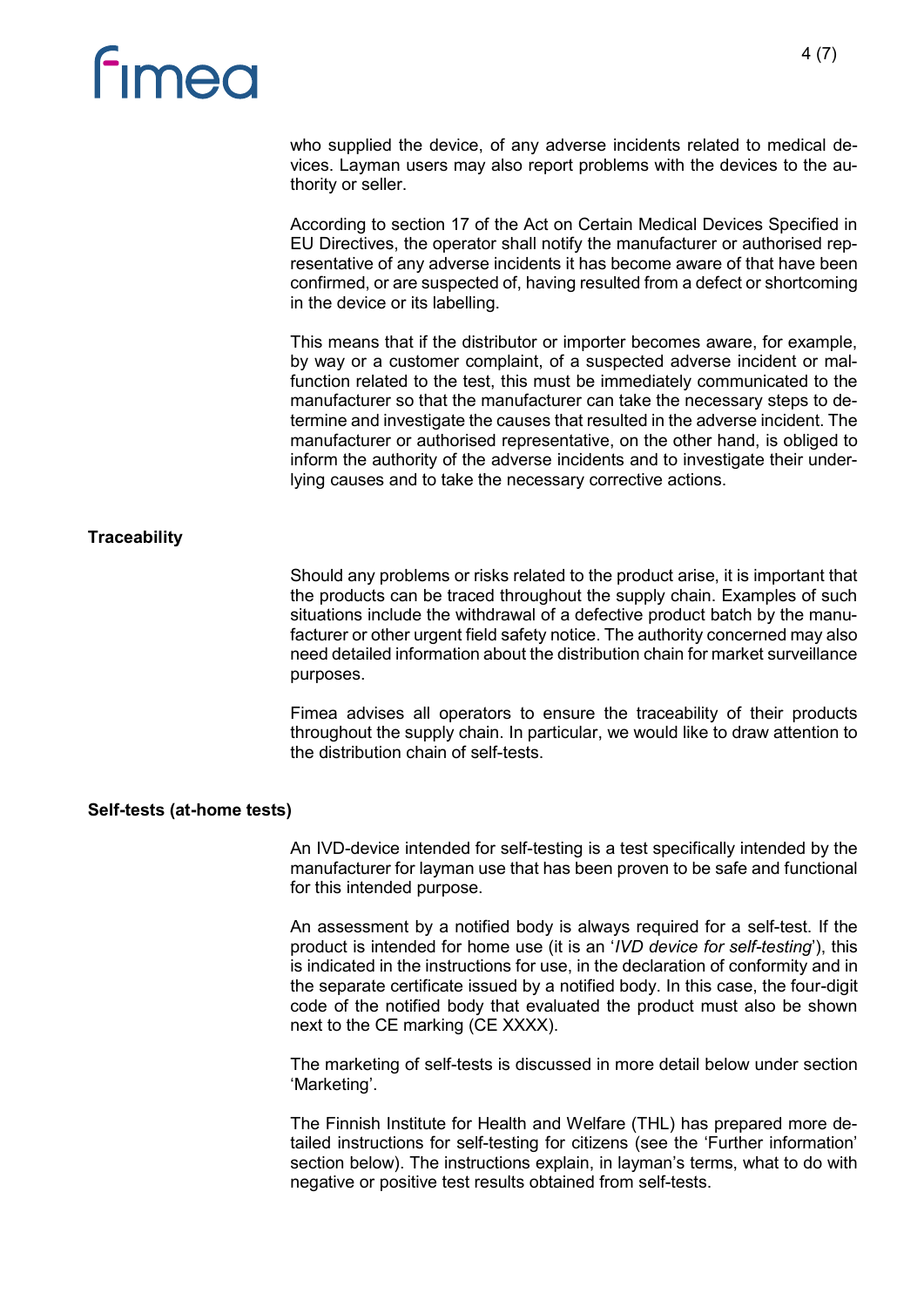# **Fimea**

Importers and distributors of self-tests are strongly recommended to provide their customers with information about THL's additional instructions upon purchase of the self-test. The provision of the instructions to the end user can be carried out by means of a hardcopy or electronic announcement given in connection with the supply of the product. The information content of the instructions must be consistent with the information provided by the manufacturer. The manufacturer can also append information about the additional national instructions to the product's instructions for use. The information provided to the customer does not have to include THL's guidelines in their entirety; it is sufficient that the customer is referred to the up-to-date national instructions.

#### **Repackaging of, or other changes to, the product**

A medical device is an entity of which appropriate package labelling and instructions for use form an integral part. The manufacturer is responsible for the whole of the medical device placed on the market.

Under section 17 of the Act on Certain Medical Devices Specified in EU Directives, the operator (for example, a distributor or importer) shall ensure that, when handing over a medical device to an end user, the device is in the condition in which the manufacturer intended the device to be used. Consequently, the operator cannot independently repackage the product into smaller batches, for example, or modify or translate the instructions for use without the manufacturer's approval, or change the package labelling with regard to the product name, intended use or other information.

Even if it had been agreed with the manufacturer that marketing will be carried out under the distributor's own product name, the manufacturer is always responsible for the product. The manufacturer and the manufacturer's contact details must always be clearly indicated on the packaging and in the instructions for use. The manufacturer's declaration of conformity shall also cover the product sold under a new product name.

Starting from 26 May 2022, repackaging, translation of user instructions, addition of the importer's contact information in connection with the product and other similar measures will be regulated through the IVD Regulation (see Regulation 2017/746, Article 16 for further details).

### **Other obligations of the distributor and importer**

Provisions on the operator's obligations are set out on in section 17 of the Act on Certain Medical Devices Specified in EU Directives in particular. Under the Act, the operator is required, among other things, to comply with the manufacturer's information and instructions concerning the transport, storage, installation, maintenance and other handling of an *in vitro* diagnostic medical device.

Following the implementation of the IVD Regulation starting from 26 May 2022 at the latest, all distributors and importers dealing with SARS-CoV2 tests will also be subject to the requirements of Articles 13 and 14 of the IVD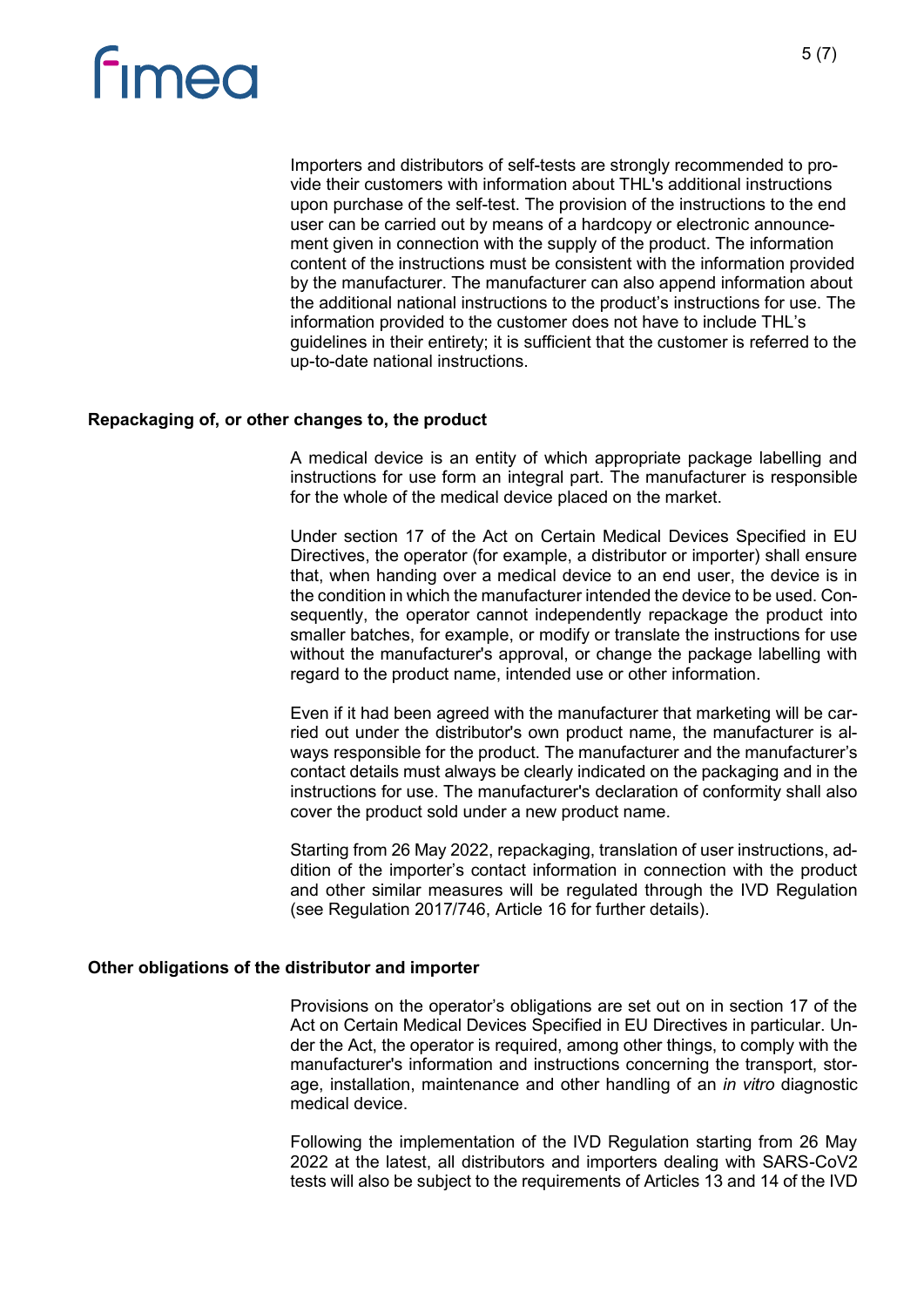# **Fimea**

Regulation. It is advisable to start the familiarisation with, and preparations for, the requirements well on time.

#### **Marketing**

Under section 11 of the Act on Certain Medical Devices Specified in EU Directives, section 10 of the Medical Devices Act and Article 7 of the IVD Regulation, the marketing\* of medical devices may not convey an exaggerated or false image of the device or its effectiveness or use.

With regard to rapid Covid-19 tests, the correct use and user group of the test should be clearly indicated in the marketing.

In all marketing of tests intended for professionals, care must be taken to ensure that the marketing is targeted at healthcare professionals. The marketing must clearly indicate that a product intended for professionals is not suitable for self-testing/at-home use and has not been proven to be safe and functional in layman use.

The manufacturer's and THL's instructions on the use of the results of selftests and the verification of the results by means of a laboratory test as applicable must be taken into account in the marketing of self-tests. A negative self-test result does not, for example, relieve the person concerned from the quarantine ordered by an authority or allow a person with symptoms to engage in activities outside of their home.

\*Marketing means any provision of information, order acquisition and incentive measures aimed at promoting the prescription, supply, purchase or use of a device

#### **Preconditions of Covid-19 testing activities**

In the marketing of tests intended for professionals, it should also be noted that in Finland, SARS-CoV2/COVID19 testing, like any other patient sample diagnostics intended for diagnosing communicable diseases, is subject to licence in accordance with the Communicable Diseases Act (1227/2016) and that the healthcare unit carrying out the tests must have a clinical microbiology laboratory licence. Furthermore, a private healthcare service provider must have a licence to provide the services issued by an authority (Private Health Care Act 152/1990).

Also, the use of self-tests in organised testing activities (e.g., event testing or self-testing required at the workplace) is, as a rule, subject to an operating licence. The Regional State Administrative Agency and the Finnish Institute for Health and Welfare advice in operating licence matters as needed.

The use of at-home tests in normal self-testing in which the person who purchased the test performs the tests on him- or herself or to a family member does not fall within the scope of the operating licence procedure.

#### **Further information:**

More information about placing medical devices on the market is available on our website at: <https://www.fimea.fi/web/en/medical-devices>